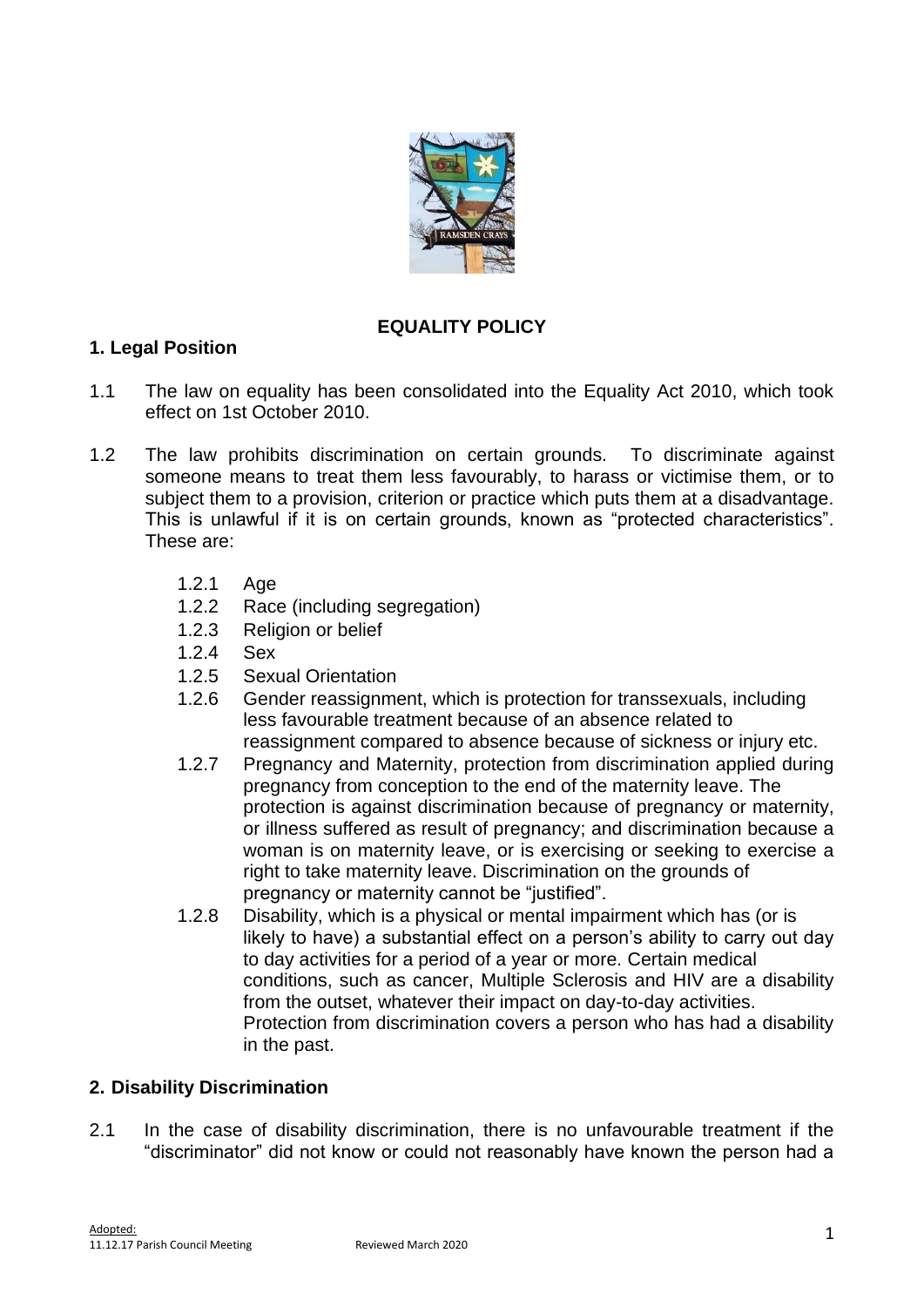disability. More favourable treatment of disabled persons is not unlawful discrimination against non-disabled people.

- 2.2 As well as the usual forms of discrimination, the Act protects people from unjustified discrimination 'arising in consequence of' a disability, which is very broad.
- 2.3 There is also a duty on an employer to make 'reasonable adjustments' where a "provision, criterion or practice" puts a disabled person at a substantial disadvantage compared to non-disabled persons. Then a duty arises on the employer to take such reasonable steps as are necessary to avoid the disadvantage; for example, to remove, alter or provide means to avoid a physical feature; to provide an auxiliary aid or service; or to adjust a working pattern or role etc. The adjustment must be made at no charge to the employee.
- 2.4 An employer must not ask and act on answers about the health of an applicant before offering work except where this is necessary for:
	- Establishing requirements or adjustments needed for an interview or assessment;
	- Establishing the person's ability to carry out a function intrinsic to the work;
	- Monitoring diversity or
	- Checking the person has a disability which is required for the job.

### **3. Marriage and Civil Partnership**

3.1 It is unlawful to discriminate against a colleague or employee on the ground that they are married or in a civil partnership. As previously, there is no protection of single people.

### **4. Defences to Claims of Discrimination**

- 4.1 Certain types of discrimination (but not less favourable treatment) can be defended on the basis that they are "justified" as being a "proportionate means of achieving a legitimate aim". This means that the employer has a business need which the otherwise discriminatory act is needed to fulfil (such as a rule that only male Prison Officers can hold certain posts as the role involves searching male prisoners, or offering a higher rate of pay to a highly-qualified and experienced individual). But the defence will only apply if there is no lesser measure the employer can put in place which is not discriminatory and which has the same impact in fulfilling the business need.
- 4.2 Employers are liable for the discriminatory acts of their employees done in the course of their duties. There is a defence available to employers, however who can show that they took all reasonable steps to prevent the employee from carrying out the acts of discrimination. The reasonable measures will include equalities training, having clear policies in place and consistent practices of disciplinary employees for acts of discrimination etc.